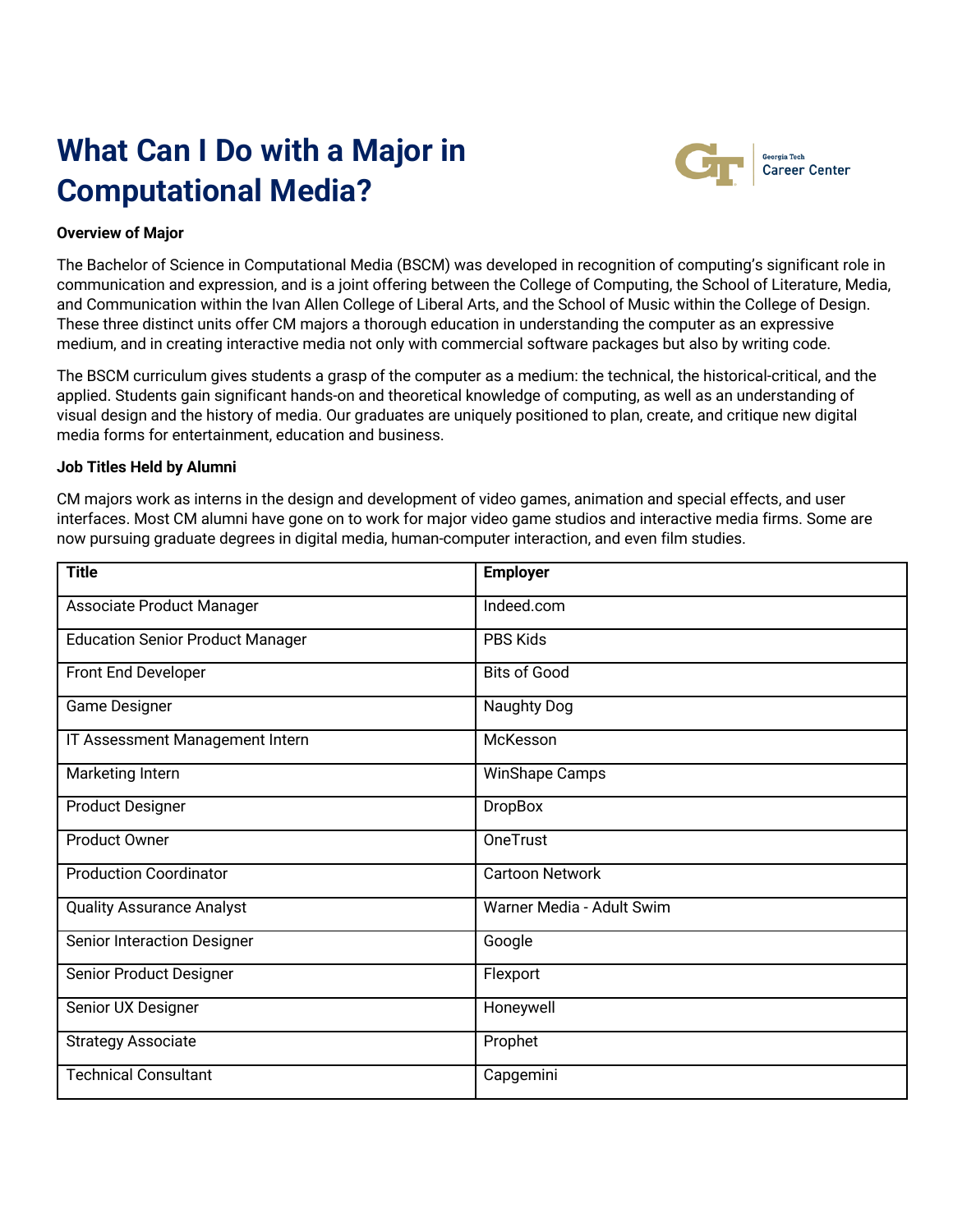| UI/UX Consultant            | Capgemini        |
|-----------------------------|------------------|
| UI/UX Designer              | CrossComm        |
| User Experience Designer    | <b>IBM</b>       |
| User Experience Designer    | Amazon           |
| UX and Visual Design Intern | RetailMeNot, Inc |
| UX Design Intern            | Amazon           |
| Web Developer               | <b>NASA</b>      |

# **Common Career Industries**

| Area/Industry      | <b>Paths</b>                                                                                                                                                          | <b>Employers</b>                                                                                                                                                                      |
|--------------------|-----------------------------------------------------------------------------------------------------------------------------------------------------------------------|---------------------------------------------------------------------------------------------------------------------------------------------------------------------------------------|
| 3-D Design         | 3-D Modeling<br>Signs<br><b>Promotional Display Design</b><br>Packaging                                                                                               | <b>Design Firms</b><br>Product Design Divisions of Large<br>Corporations<br>In-House Creative Departments<br><b>Advertising Agencies</b><br><b>Education and Entertainment Venues</b> |
| Art & Video Design | <b>Digital Audio Production</b><br><b>Game Art &amp; Animation</b><br>Advertising<br>Web Page Designing<br>Virtual and Augmented Reality<br><b>Computer Animation</b> | <b>Design Firms</b><br><b>Web-Design Companies</b><br><b>Virtual-Reality Developers</b><br><b>Film Studios</b>                                                                        |
| Game Play Design   | <b>Game Developing</b><br><b>Game Marketing/Sales</b><br><b>Game Testing</b><br><b>Game Reviewer</b>                                                                  | <b>Software Developers</b><br>Toy & Game Companies<br>Start-Up Companies                                                                                                              |
| Programming        | User Experience Programming                                                                                                                                           | <b>Consulting Firms</b>                                                                                                                                                               |